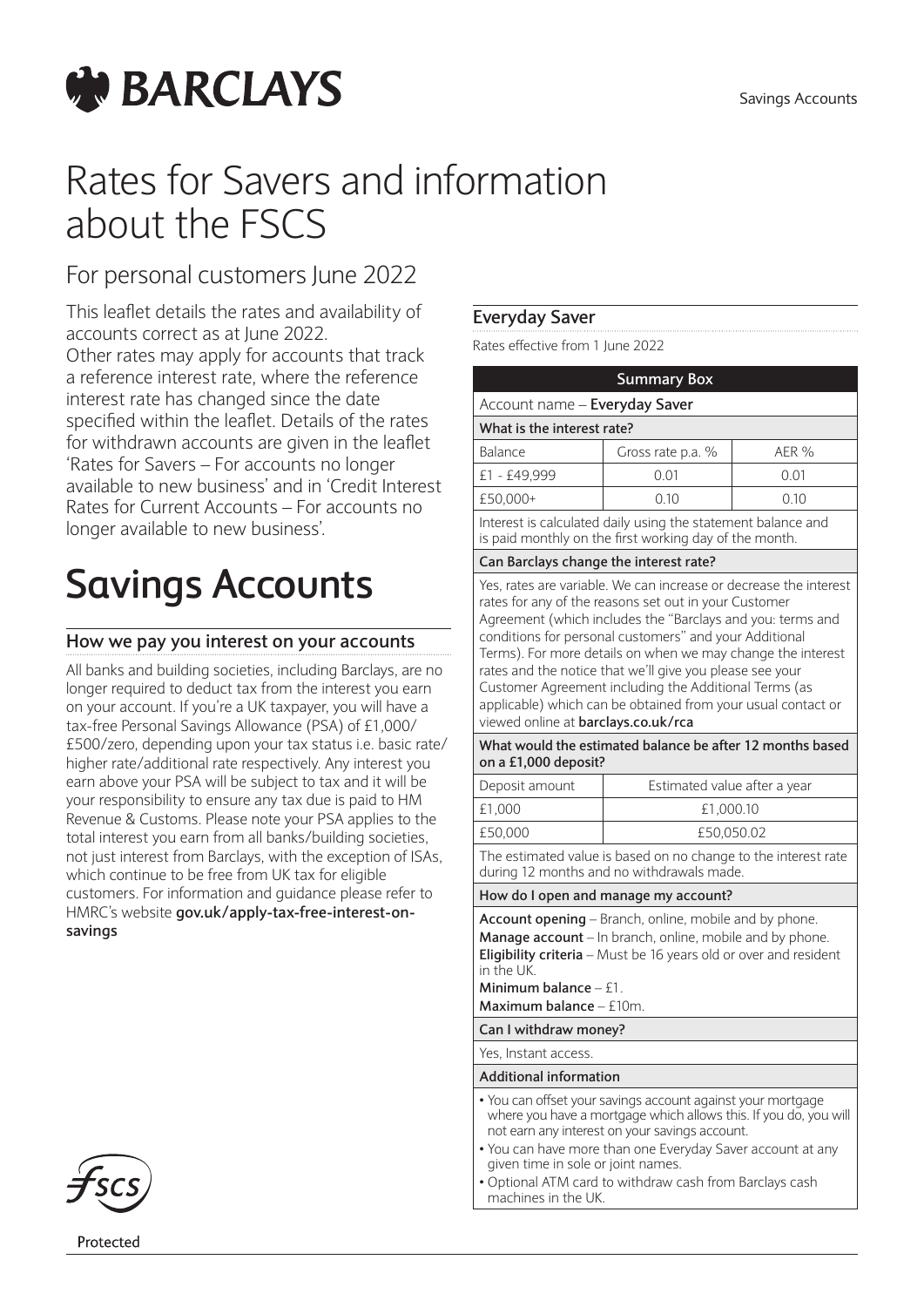# **Blue Rewards Saver**

Rates effective from 1 June 2022

| <b>Summary Box</b>                                                                                                                                                                                                                                                                                                                                                                                                                                                                                                                            |                                                                          |                                                                                                                                                                                                                                                                   |
|-----------------------------------------------------------------------------------------------------------------------------------------------------------------------------------------------------------------------------------------------------------------------------------------------------------------------------------------------------------------------------------------------------------------------------------------------------------------------------------------------------------------------------------------------|--------------------------------------------------------------------------|-------------------------------------------------------------------------------------------------------------------------------------------------------------------------------------------------------------------------------------------------------------------|
| Account name - Blue Rewards Saver                                                                                                                                                                                                                                                                                                                                                                                                                                                                                                             |                                                                          |                                                                                                                                                                                                                                                                   |
| What is the interest rate?                                                                                                                                                                                                                                                                                                                                                                                                                                                                                                                    |                                                                          |                                                                                                                                                                                                                                                                   |
| Balance                                                                                                                                                                                                                                                                                                                                                                                                                                                                                                                                       | Gross rate<br>p.a.%                                                      | AER %                                                                                                                                                                                                                                                             |
| Higher interest rate is paid<br>when no withdrawals have<br>been made out of the account<br>since the account was opened,<br>in the case of the first month,<br>or since interest was last paid<br>into the account.                                                                                                                                                                                                                                                                                                                          | 1.00                                                                     | 1.00                                                                                                                                                                                                                                                              |
| Lower interest rate is paid<br>when one or more withdrawals<br>have been made out of the<br>account since the account was<br>opened, in the case of the first<br>month, or since interest was<br>last paid into the account.                                                                                                                                                                                                                                                                                                                  | 0.01                                                                     | 0.01                                                                                                                                                                                                                                                              |
| Interest is calculated daily using your statement balance and is<br>paid on the first working day of each month.<br>The interest rate you will receive for each month depends on<br>whether you have made any withdrawals from the Blue Rewards<br>Saver account since the account was opened, in the case of the                                                                                                                                                                                                                             |                                                                          |                                                                                                                                                                                                                                                                   |
| first month, or since interest was last paid into the account.                                                                                                                                                                                                                                                                                                                                                                                                                                                                                |                                                                          |                                                                                                                                                                                                                                                                   |
| Can Barclays change the interest rate?                                                                                                                                                                                                                                                                                                                                                                                                                                                                                                        |                                                                          |                                                                                                                                                                                                                                                                   |
| Yes, rates are variable. We can increase or decrease the interest<br>rates for any of the reasons set out in your Customer<br>Agreement (which includes the "Barclays and you: terms and<br>conditions for personal customers" and your Additional Terms).<br>For more details on when we may change the interest rates and<br>the notice that we'll give you please see your Customer<br>Agreement including the Additional Terms (as applicable)<br>which can be obtained from your usual contact or viewed<br>online at barclays.co.uk/rca |                                                                          |                                                                                                                                                                                                                                                                   |
| What would the estimated balance be after 12 months<br>based on a £1,000 deposit?                                                                                                                                                                                                                                                                                                                                                                                                                                                             |                                                                          |                                                                                                                                                                                                                                                                   |
| Estimated value after a year, if<br>no withdrawals are made<br>every month:                                                                                                                                                                                                                                                                                                                                                                                                                                                                   | Estimated value after a year,<br>if a withdrawal is made<br>every month: |                                                                                                                                                                                                                                                                   |
| £1,010.05<br>£880.09                                                                                                                                                                                                                                                                                                                                                                                                                                                                                                                          |                                                                          |                                                                                                                                                                                                                                                                   |
| The amount above shows the<br>balance on an initial deposit of<br>£1,000 after 12 months, where<br>no withdrawals have been<br>made from the account for the<br>whole 12 months and with<br>interest added<br>to the account.                                                                                                                                                                                                                                                                                                                 |                                                                          | The amount above shows<br>the balance on an initial<br>deposit of £1,000 after<br>12 months, where a £10<br>withdrawal was made on<br>the 1st day of each<br>calendar month for 12 months<br>(£120 total withdrawn) and<br>with interest added to the<br>account. |
| The projection provided is for illustrative purposes only and it<br>does not take into account individual circumstances.                                                                                                                                                                                                                                                                                                                                                                                                                      |                                                                          |                                                                                                                                                                                                                                                                   |

#### **How do I open and manage my account? Account opening** – To open Blue Rewards Saver, you must be a member of Barclays Blue Rewards. You can open an account in branch, online, mobile and by phone. **Manage account** – In branch, online, mobile and by phone. **Eligibility criteria** – Must be a Barclays Blue Rewards member, 18 years old or over, and resident in the UK. **Minimum balance** – £1. **Maximum deposit** – £10 million. **Can I withdraw money?** Yes. Where you make a withdrawal since the account was opened. in the case of the first month, or since interest was last paid into the account, interest will be payable at the lower Blue Rewards Saver rate for that particular month. If you think you will make regular monthly withdrawals, this product may not be the right savings product for you. **Additional information** • You can offset your Blue Rewards Saver account against your mortgage where you have a mortgage which allows this. If you do, you will not earn any interest on your Blue Rewards Saver account. • You can have more than one Blue Rewards Saver account at any given time held either in sole or joint names. Where a Blue Rewards Saver account is held in joint names at least one of you will be a member of Barclays Blue Rewards. • You will not receive a monthly cash reward to your Blue Rewards Wallet for holding a Blue Rewards Saver account. Your existing monthly Blue Rewards are not impacted and these will continue to be paid into your Blue Rewards wallet. • If we, or you, cancel Barclays Blue Rewards, or for any other reason you cease to be member of Barclays Blue Rewards, your Blue Rewards Saver account will be converted to the Barclays instant access savings account specified in our interest rate leaflet and on our website. Before doing so we will contact you to tell you the terms that will apply to the Barclays instant access account unless you advise us otherwise. • To join and remain eligible for Barclays Blue Rewards you will need to do the following: pay in at least £800 into your chosen current account every month and pay the monthly fee from your chosen current account. If you'd like to know more about Barclays Blue Rewards terms and conditions, the monthly fee and what you have to do to earn Barclays Blue Rewards, please visit **barclays.co.uk/bluerewards**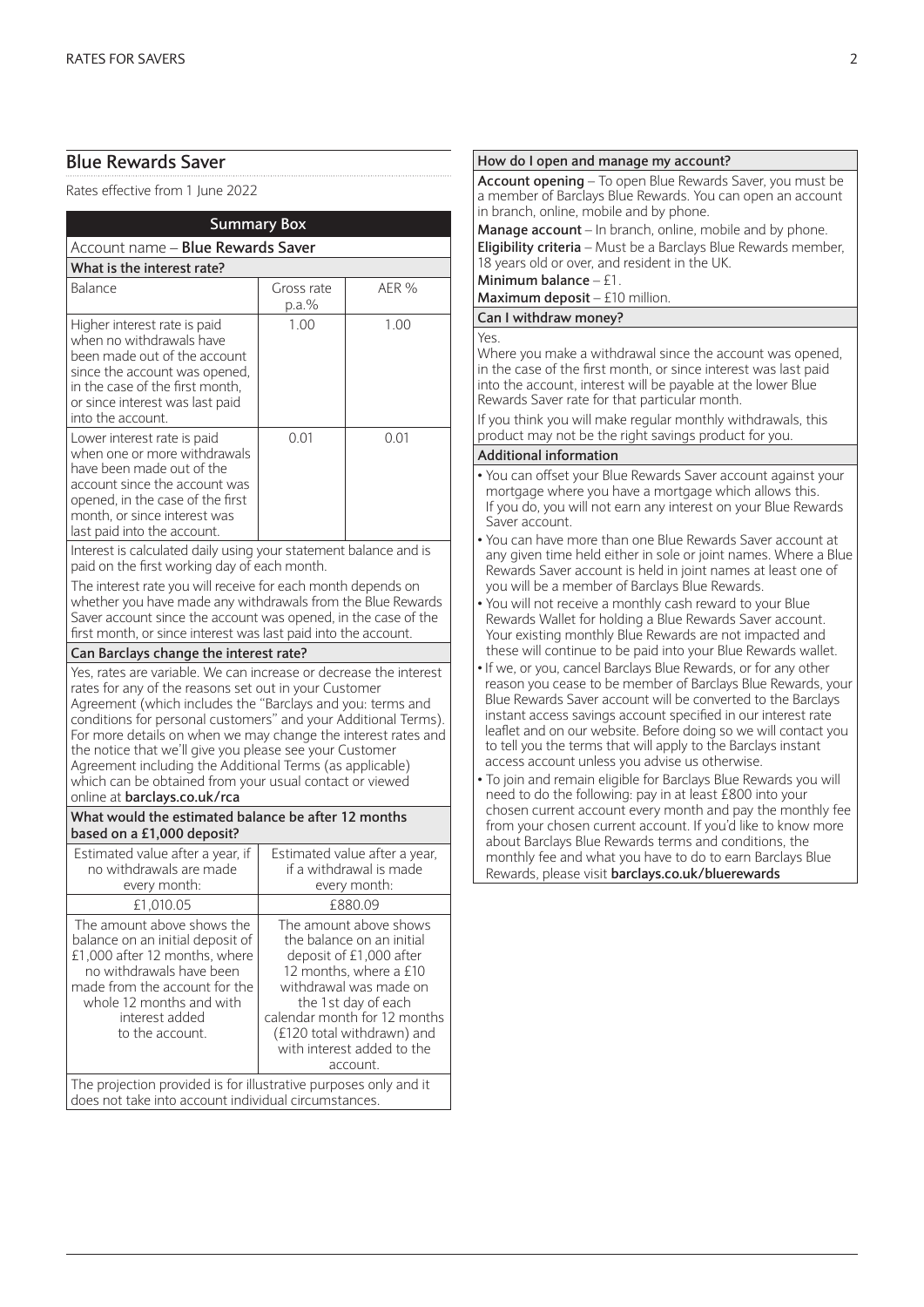# **Instant Cash ISA Issue 1**

Rates effective from 1 June 2022

| INALES ETIECLIVE ITUITI T JUITE ZUZZ   |                                                                                                                                                                                                                                                                                                                                                                                                                                                                                                                                                                                                                                 |                              |
|----------------------------------------|---------------------------------------------------------------------------------------------------------------------------------------------------------------------------------------------------------------------------------------------------------------------------------------------------------------------------------------------------------------------------------------------------------------------------------------------------------------------------------------------------------------------------------------------------------------------------------------------------------------------------------|------------------------------|
|                                        | <b>Summary Box</b>                                                                                                                                                                                                                                                                                                                                                                                                                                                                                                                                                                                                              |                              |
|                                        | Account name - Instant Cash ISA Issue 1                                                                                                                                                                                                                                                                                                                                                                                                                                                                                                                                                                                         |                              |
| What is the interest rate?             |                                                                                                                                                                                                                                                                                                                                                                                                                                                                                                                                                                                                                                 |                              |
| Balance                                | Tax-free p.a. %                                                                                                                                                                                                                                                                                                                                                                                                                                                                                                                                                                                                                 | AER %                        |
| $£1 - £29,999$                         | 0.10                                                                                                                                                                                                                                                                                                                                                                                                                                                                                                                                                                                                                            | 0.10                         |
| £30,000+                               | 0.20                                                                                                                                                                                                                                                                                                                                                                                                                                                                                                                                                                                                                            | 0.20                         |
|                                        | Interest is calculated daily using the statement balance and                                                                                                                                                                                                                                                                                                                                                                                                                                                                                                                                                                    |                              |
|                                        | is paid monthly on the first working day of the month.                                                                                                                                                                                                                                                                                                                                                                                                                                                                                                                                                                          |                              |
| Can Barclays change the interest rate? |                                                                                                                                                                                                                                                                                                                                                                                                                                                                                                                                                                                                                                 |                              |
| online at barclays.co.uk/rca           | Yes, rates are variable. We can increase or decrease the interest<br>rates for any of the reasons set out in your Customer<br>Agreement (which includes the "Barclays and you: terms and<br>conditions for personal customers" and your Additional Terms).<br>For more details on when we may change the interest rates and<br>the notice that we'll give you please see your Customer<br>Agreement including the Additional Terms (as applicable)<br>which can be obtained from your usual contact or viewed<br>What would the estimated balance be after 12 months<br>based on a £1,000 deposit and deposits for each tier of |                              |
| interest?                              |                                                                                                                                                                                                                                                                                                                                                                                                                                                                                                                                                                                                                                 |                              |
| Deposit amount                         |                                                                                                                                                                                                                                                                                                                                                                                                                                                                                                                                                                                                                                 | Estimated value after a year |
| £1,000                                 |                                                                                                                                                                                                                                                                                                                                                                                                                                                                                                                                                                                                                                 | £1,001.00                    |
| £30,000                                | £30,060.06                                                                                                                                                                                                                                                                                                                                                                                                                                                                                                                                                                                                                      |                              |
|                                        | The estimated value is based on no change to the interest rate                                                                                                                                                                                                                                                                                                                                                                                                                                                                                                                                                                  |                              |
|                                        | during 12 months and no withdrawals made.                                                                                                                                                                                                                                                                                                                                                                                                                                                                                                                                                                                       |                              |
|                                        | How do I open and manage my account?                                                                                                                                                                                                                                                                                                                                                                                                                                                                                                                                                                                            |                              |
|                                        | Account opening - Branch, online, mobile and by phone.                                                                                                                                                                                                                                                                                                                                                                                                                                                                                                                                                                          |                              |
| the UK for tax purposes.               | Manage account - In branch, online, mobile and by phone.<br>Eligibility criteria - Must be 16 years old or over and resident in<br>Minimum balance - The minimum opening balance allowed is<br>£0 if the Instant Cash ISA Issue 1 is being funded by an ISA<br>Transfer-In, otherwise the minimum deposit is £1.                                                                                                                                                                                                                                                                                                                |                              |
|                                        | Maximum deposit - ISA rules apply. There is no maximum balance.                                                                                                                                                                                                                                                                                                                                                                                                                                                                                                                                                                 |                              |
| Can I withdraw money?                  |                                                                                                                                                                                                                                                                                                                                                                                                                                                                                                                                                                                                                                 |                              |
| Yes, anytime.                          |                                                                                                                                                                                                                                                                                                                                                                                                                                                                                                                                                                                                                                 |                              |
| <b>Additional information</b>          |                                                                                                                                                                                                                                                                                                                                                                                                                                                                                                                                                                                                                                 |                              |
| allowed.                               | . Money withdrawn from your Instant Cash ISA Issue 1 and<br>put back into the account within the same tax year does not<br>count towards your annual ISA allowance.<br>• Transfers-In and Transfers-Out from and to other ISAs are<br>• You can offset your savings account against your mortgage<br>where you have a mortgage which allows this. If you do, you<br>will not earn any interest on your savings account.<br>. We may withdraw the availability of Instant Cash ISA Issue 1                                                                                                                                       |                              |
| accounts opened from that time.        | at any time without notice. This will only apply to new                                                                                                                                                                                                                                                                                                                                                                                                                                                                                                                                                                         |                              |

# **Barclays Children's Savings**

Rates effective from 28 July 2020

| <b>Summary Box</b>                         |                   |       |
|--------------------------------------------|-------------------|-------|
| Account name - Barclays Children's Savings |                   |       |
| What is the interest rate?                 |                   |       |
| Balance                                    | Gross rate p.a. % | AER % |
| $f1+$                                      | 150               | 151   |
| £10,000+                                   | 0 Q1              | N N 1 |

nterest is calculated daily using the statement balance and s paid monthly on the first working day of the month.

nterest rates are banded. This means that you'll earn the higher rate of interest on the first £10,000 of your balance and the lower rate on the additional balance over £10,000.

### **Can Barclays change the interest rate?**

#### Yes, rates are variable.

We can increase or decrease the interest rates for any of the reasons set out in your Customer Agreement (which includes the "Barclays and you: terms and conditions for personal customers" and your Additional Terms). For more details on when we may change the interest rates and the notice that we'll give you please see your Customer Agreement including the Additional Terms (as applicable) which can be obtained from your usual contact or viewed online at **barclays.co.uk/rca**

#### **What would the estimated balance be after 12 months based on a £1,000 deposit and deposits for each band of interest?**

| Deposit amount | Estimated value after a year |
|----------------|------------------------------|
| £1,000         | £1.015.10                    |
| E10,000        | £10.150.01                   |
|                |                              |

The estimated value is based on no change to the interest rate during 12 months and no withdrawals made.

#### **How do I open and manage my account?**

**Account opening** – Branch and the Barclays Video Banking app\* **Manage account** – In branch, online, mobile and by phone. **Eligibility criteria** – Must be at least 18 and resident in the UK to save for the benefit of a child under 18. The adult (parent, guardian or other adult) operates the account as trustee for the child and must be able to confirm the identity and date of birth of the child by providing the child's birth certificate or passport.

#### **Minimum balance** – £1.

**Maximum balance** – There is no maximum balance.

**Can I withdraw money?**

### Yes, Instant access.

### **Additional information**

- After the child reaches 18, we will convert the account to an adult instant access account. Before doing so we will contact you to tell you the terms that will apply to the instant access account unless you advise us otherwise.
- \*Existing customers can open an account via Video Banking. You'll need to have both the Barclays app and the Barclays Video Banking app to do this.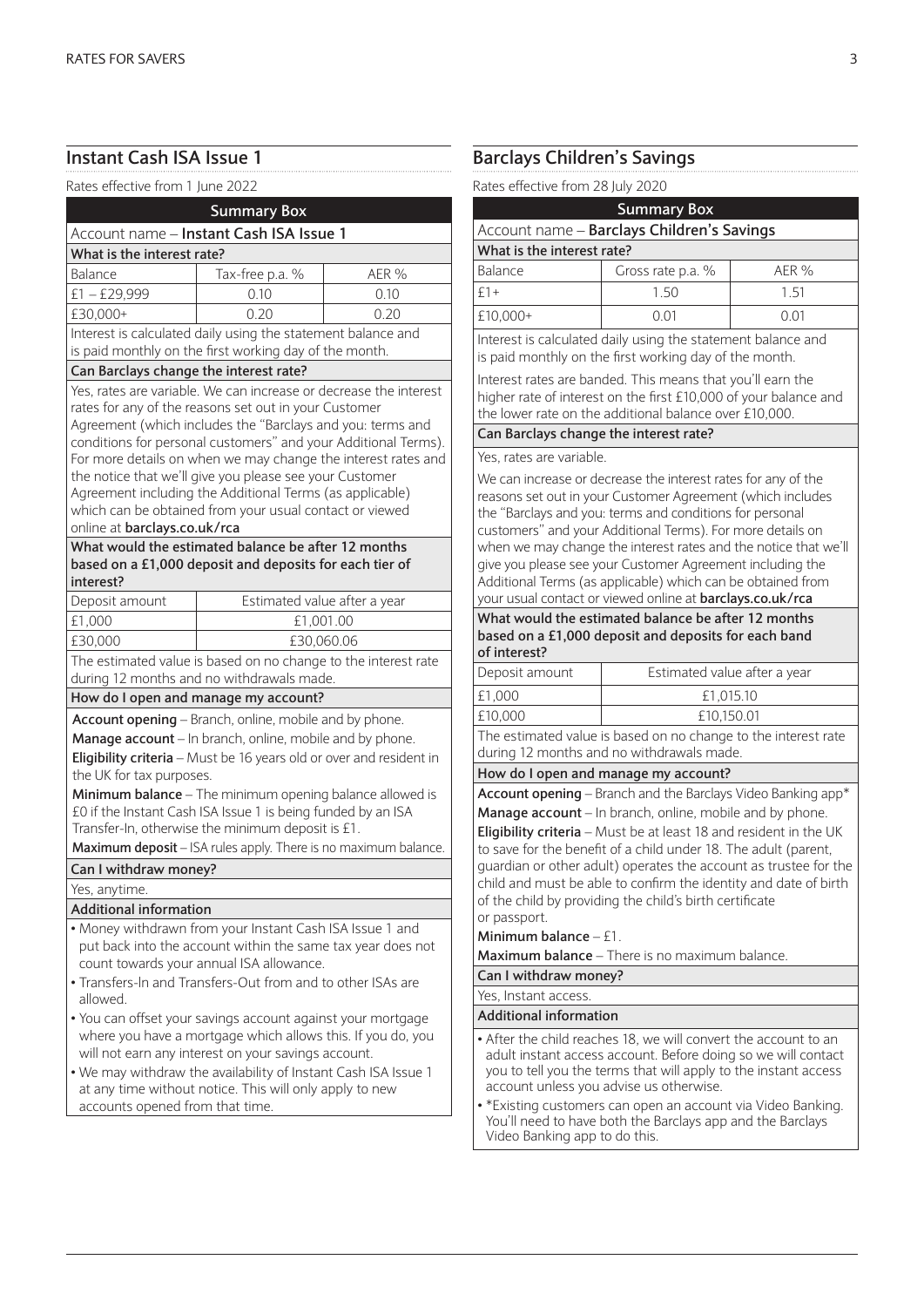# **Helpful Start**

Rates effective from 1 June 2022

|                                                                                                             | <b>Summary Box</b>                                                                                                                                                                                                                                                                                                                                                                                                                                                                                                                                                                                                                                                                                                |       |  |
|-------------------------------------------------------------------------------------------------------------|-------------------------------------------------------------------------------------------------------------------------------------------------------------------------------------------------------------------------------------------------------------------------------------------------------------------------------------------------------------------------------------------------------------------------------------------------------------------------------------------------------------------------------------------------------------------------------------------------------------------------------------------------------------------------------------------------------------------|-------|--|
| Account name - Helpful Start                                                                                |                                                                                                                                                                                                                                                                                                                                                                                                                                                                                                                                                                                                                                                                                                                   |       |  |
| What is the interest rate?                                                                                  |                                                                                                                                                                                                                                                                                                                                                                                                                                                                                                                                                                                                                                                                                                                   |       |  |
| Balance                                                                                                     | Gross rate p.a. %                                                                                                                                                                                                                                                                                                                                                                                                                                                                                                                                                                                                                                                                                                 | AER % |  |
| $£1+$                                                                                                       | 2.50                                                                                                                                                                                                                                                                                                                                                                                                                                                                                                                                                                                                                                                                                                              | 2.53  |  |
|                                                                                                             | Interest is calculated daily using the statement balance and                                                                                                                                                                                                                                                                                                                                                                                                                                                                                                                                                                                                                                                      |       |  |
| is paid monthly on the first working day of the month.                                                      |                                                                                                                                                                                                                                                                                                                                                                                                                                                                                                                                                                                                                                                                                                                   |       |  |
| Can Barclays change the interest rate?                                                                      |                                                                                                                                                                                                                                                                                                                                                                                                                                                                                                                                                                                                                                                                                                                   |       |  |
|                                                                                                             | of England Bank Rate (bankofengland.co.uk).<br>We can increase or decrease the interest rates for any of the<br>reasons set out in 'Barclays and you, Terms and Conditions for<br>personal customers'. For more details on when we may change<br>the interest rates and the notice that we'll give you, please see<br>our 'Barclays and you' booklet which can be obtained from any<br>branch or viewed online at barclays.co.uk/rca. Any rises or falls<br>in the Bank of England Bank Rate will be passed on no later<br>than 30 days after the relevant Bank of England announcement.<br>The Retail Customer Agreement explains what we mean by<br>'Barclays tracker rate' and how changes can be made to that |       |  |
| rate.                                                                                                       | What would the estimated balance be after 12 months                                                                                                                                                                                                                                                                                                                                                                                                                                                                                                                                                                                                                                                               |       |  |
| based on a £1,000 deposit?                                                                                  |                                                                                                                                                                                                                                                                                                                                                                                                                                                                                                                                                                                                                                                                                                                   |       |  |
| Deposit amount                                                                                              | Estimated value after a year                                                                                                                                                                                                                                                                                                                                                                                                                                                                                                                                                                                                                                                                                      |       |  |
| £1,000                                                                                                      | £1,025.29                                                                                                                                                                                                                                                                                                                                                                                                                                                                                                                                                                                                                                                                                                         |       |  |
| The estimated value is based on no change to the interest rate<br>during 12 months and no withdrawals made. |                                                                                                                                                                                                                                                                                                                                                                                                                                                                                                                                                                                                                                                                                                                   |       |  |
|                                                                                                             | How do I open and manage my account?                                                                                                                                                                                                                                                                                                                                                                                                                                                                                                                                                                                                                                                                              |       |  |
| Springboard Mortgage.<br>resident in the UK.<br>interest.                                                   | Account opening - As part of the application for Family<br><b>Manage account</b> – In branch and by phone.<br><b>Eligibility criteria</b> $-$ This account is only available as part of the<br>Family Springboard Mortgage. Must be 18 years old or over and<br>Account balance - 10% of the property purchase price plus                                                                                                                                                                                                                                                                                                                                                                                         |       |  |
| Can I withdraw money?                                                                                       |                                                                                                                                                                                                                                                                                                                                                                                                                                                                                                                                                                                                                                                                                                                   |       |  |
|                                                                                                             | No withdrawals are permitted during the term of the account.                                                                                                                                                                                                                                                                                                                                                                                                                                                                                                                                                                                                                                                      |       |  |
|                                                                                                             |                                                                                                                                                                                                                                                                                                                                                                                                                                                                                                                                                                                                                                                                                                                   |       |  |

For further information, please see the Helpful Start Account additional conditions.

# **Barclayplus**

This account is only available to customers aged 11-15 years old. Rates effective from 13 August 2020 and are variable. Interest is paid quarterly on or around 13 March, 13 June, 13 September and 6 December each year.

| <b>Balance</b> | Gross rate p.a. % |  |
|----------------|-------------------|--|
|                |                   |  |
|                |                   |  |

# **Fixed Rate Bonds**

We have a range of fixed rate, fixed term savings accounts and from time to time we also offer limited edition special offer bonds. Details of current offers and interest rates are available in branch, online at **barclays.co.uk/savings** and over the telephone on 0345 7 445 445† .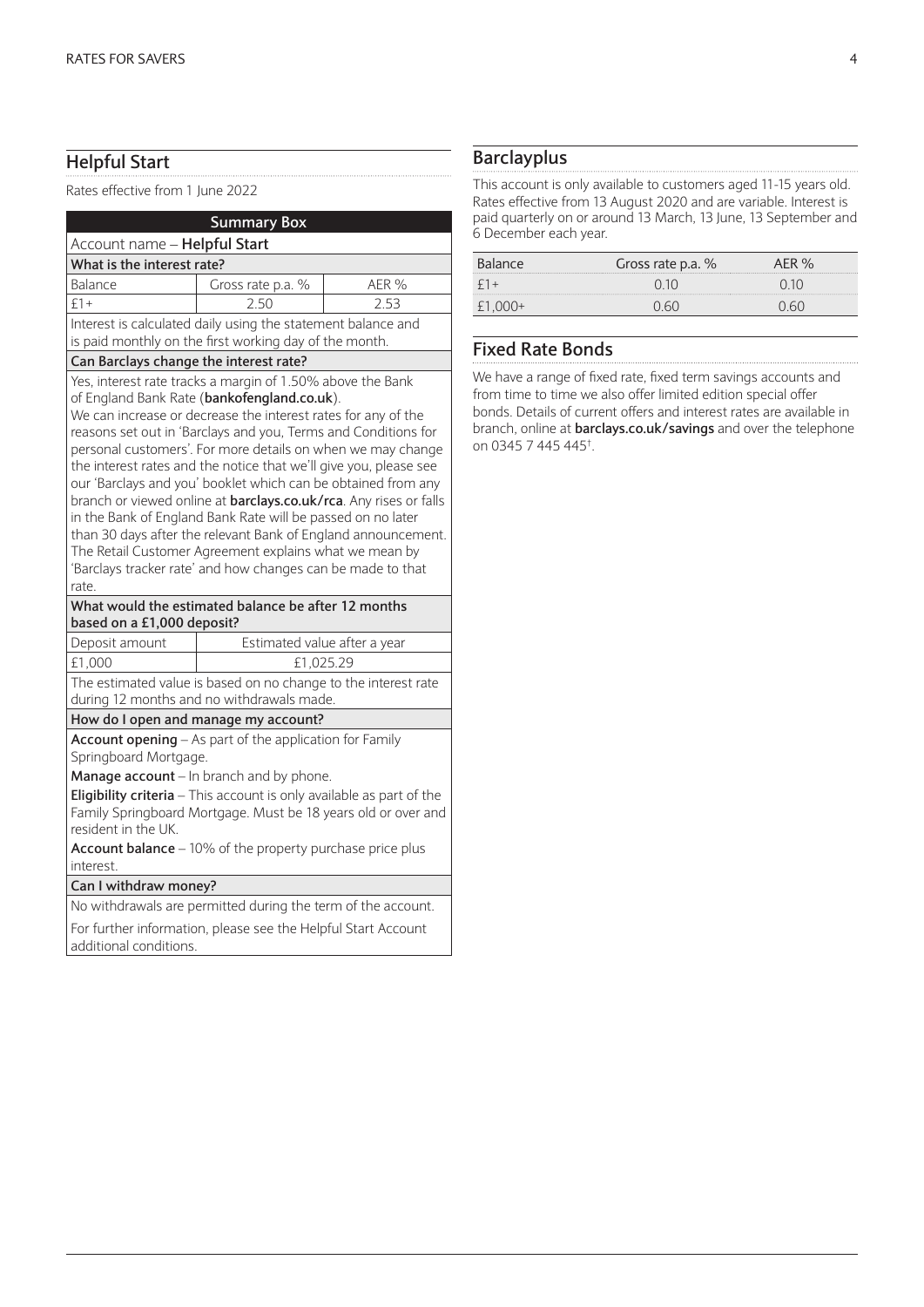# **A few things you need to know**

The information about interest rates contained within this leaflet and on our website, are part of your contract with us. You may wish to read it alongside Terms and conditions for personal customers, the Barclays Savings brochure and the Barclays Account brochure.

### **Changes to interest rates**

Our interest rates are available in our branches, online at **barclays.co.uk/savings** and over the telephone on 0345 7 445 445† . Details of any forthcoming changes to interest rates will also be provided.

When we are changing our interest rates:

- If the rates go up, we may also publish them in the press
- If the rates are going down, we will give you advance personal notice of the change.

If the interest rates on your account track a reference interest rate, such as Bank of England Bank Rate, the rates on your account will automatically change with the reference interest rate. This will happen immediately or as set out in the account terms. In these circumstances we won't publish the details of the change in the press or notify you of it.

# **Making everything as clear as we can**

Some of the terms used by banks aren't ones you come across every day. We'd like to make things clearer for you, so here's a guide to those used in this leaflet.

**Gross rate** – The rate of interest payable without the deduction of tax.

**AER – Annual Equivalent Rate** – illustrates what the interest rate would be if interest was paid and compounded once each year.

The gross rate can be different from the AER rate because we pay and compound interest monthly (or quarterly) rather than annually.

**Tax-free** – 'Tax-free' means the interest is free from UK income tax, provided all ISA conditions are met. The level and basis of tax can change and the value of tax relief depends on your personal circumstances.

**Reference interest rate** – 'Reference interest rate' means a rate that is not set by us and is publicly available so that you can check it independently. An example is the Bank of England Bank Rate.

**Statement balance** – Is the balance of your account at the close of business every day.

# **Additional services**

There is a charge for some of our services, such as where you ask us for another copy of a statement or want to send an international payment from your account. You can find these charges in the 'Barclays Tariff for personal customers – our bank charges explained' leaflet available on **barclays.co.uk** or by asking us in branch or by telephone. We'll also tell you the current charges when you request the service.

### **Cooling-off**

If you are not happy with your account, you have a 14 day period in which to contact us to cancel your account or switch to another account. This period begins on the date your account is opened or the date you receive your terms and conditions and other account information, whichever is the later. If you contact us within this period to cancel or switch your account, we will refund any account fees you may have paid. However, if you cancel or switch your account at a later date, you will not be refunded the account fees that you have paid. If you wish to cancel or switch your account, you should tell us by writing to Barclays Bank UK PLC, Leicester Servicing Centre, Leicester LE87 2BB.

The cooling off period for the Helpful Start Account begins earlier. Please see the Helpful Start Account additional conditions for more information.

# **Your feedback**

We want to hear from you if you feel unhappy with the service you have received from us. Letting us know your concerns gives us the opportunity to put matters right for you and improve our service to all our customers.

You can complain in person at your branch, in writing, by email or by telephone. A leaflet detailing how we deal with complaints is available on request in any of our branches, from the Barclays Information Line on 0800 400 100\* or at **barclays.co.uk**

Alternatively you can write to Barclays, Leicester LE87 2BB.

If we do not resolve your complaint internally to your satisfaction, you may be able to refer it to the Financial Ombudsman Service at Exchange Tower, London E14 9SR (Tel: 0800 023 4567) or **financial-ombudsman.org.uk** The Financial Ombudsman Service is an organisation set up by law to give consumers a free and independent service for resolving disputes with financial firms. Details of those who are eligible complainants can be obtained from the Financial Ombudsman Service.

### **EU General Data Protection Regulation**

Under the EU General Data Protection Regulation you have a right of access to certain personal records. Should you wish to exercise this right please visit **barclays.co.uk/control-your-data**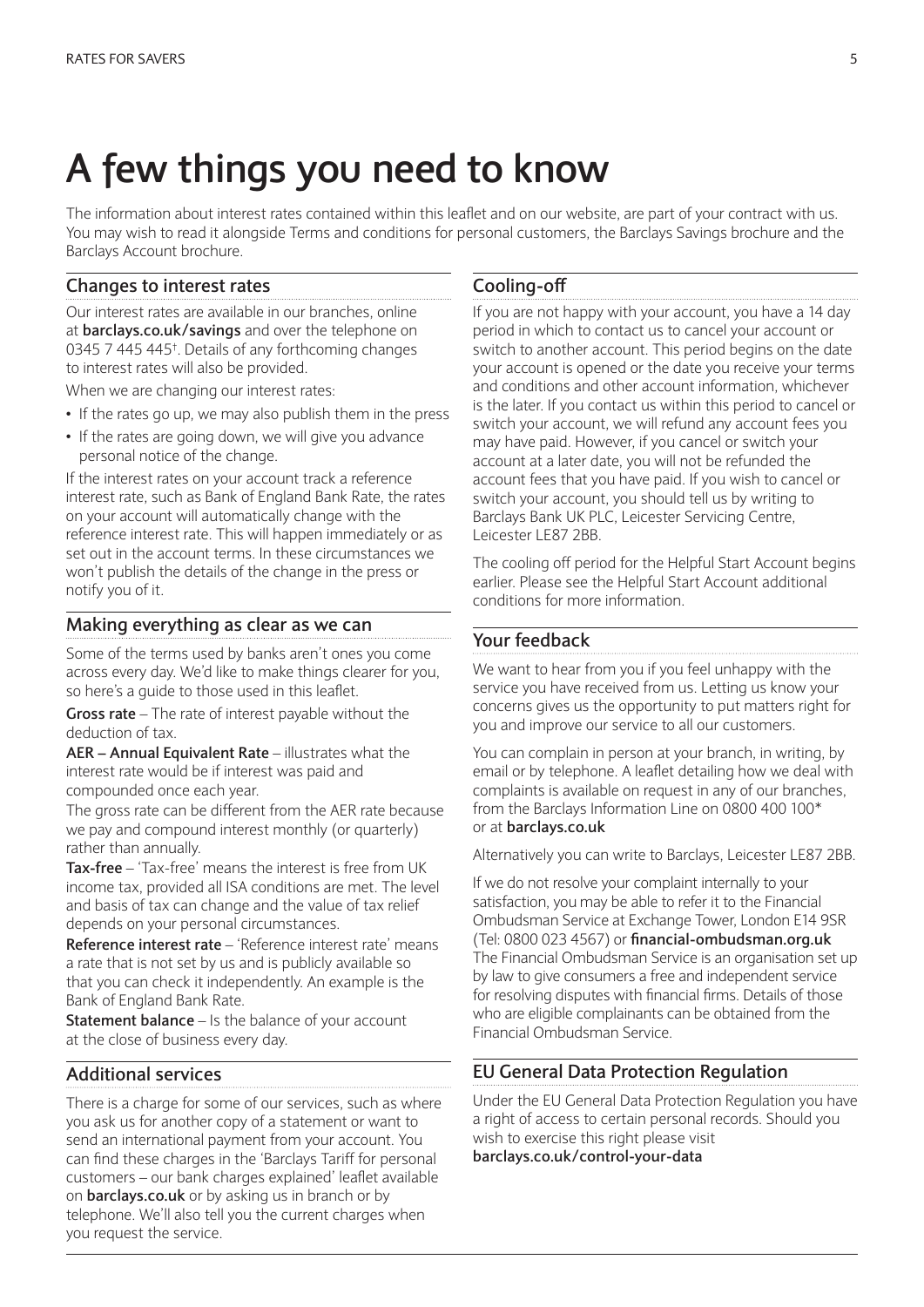# **Information on Financial Services Compensation Scheme**

Barclays is covered by the Financial Services Compensation Scheme (FSCS), the UK's statutory deposit guarantee scheme. The FSCS pays compensation to eligible depositors if a bank is unable to meet its financial obligations. Most depositors are covered by the scheme.

As one of our regulators, the Prudential Regulation Authority requires us to give you the FSCS Information Sheet and accompanying Exclusions List to help you understand whether and how your deposits are protected. You should read this enclosed document carefully and then keep it safe for future reference.

# **Financial Services Compensation Scheme Information Sheet**

| Basic information about the protection of your eligible deposits           |                                                                                                                                                                                     |
|----------------------------------------------------------------------------|-------------------------------------------------------------------------------------------------------------------------------------------------------------------------------------|
| Eligible deposits in Barclays Bank UK PLC are protected by:                | The Financial Services Compensation Scheme ("FSCS") <sup>1</sup>                                                                                                                    |
| Limit of protection:                                                       | £85,000 per depositor per bank <sup>2</sup>                                                                                                                                         |
|                                                                            | The following trading names are part of Barclays:                                                                                                                                   |
|                                                                            | Barclays, Barclays Business Banking, Barclays Premier<br>Banking and Barclays Wealth Management                                                                                     |
| If you have more eligible deposits at the same bank:                       | All your eligible deposits at the same bank are<br>"aggregated" and the total is subject to the limit<br>of £85,000.                                                                |
| If you have a joint account with other person(s):                          | The limit of £85,000 applies to each depositor separately. <sup>3</sup>                                                                                                             |
| Reimbursement period in case of bank's failure:                            | 10 working days. <sup>4</sup>                                                                                                                                                       |
| Currency of reimbursement:                                                 | Pound sterling (GBP, £)                                                                                                                                                             |
| To contact Barclays Bank UK PLC for enquiries relating<br>to your account: | Barclays Bank UK PLC<br>1 Churchill Place<br>Canary Wharf<br>London<br>E14 5HP                                                                                                      |
| To contact the FSCS for further information on<br>compensation:            | Financial Services Compensation Scheme<br>10th Floor Beaufort House<br>15 St. Botolph Street<br>London<br>EC3A 7OU<br>Tel: 0800 678 1100 or 020 7741 4100<br>email: ICT@fscs.org.uk |
| More information:                                                          | www.fscs.org.uk                                                                                                                                                                     |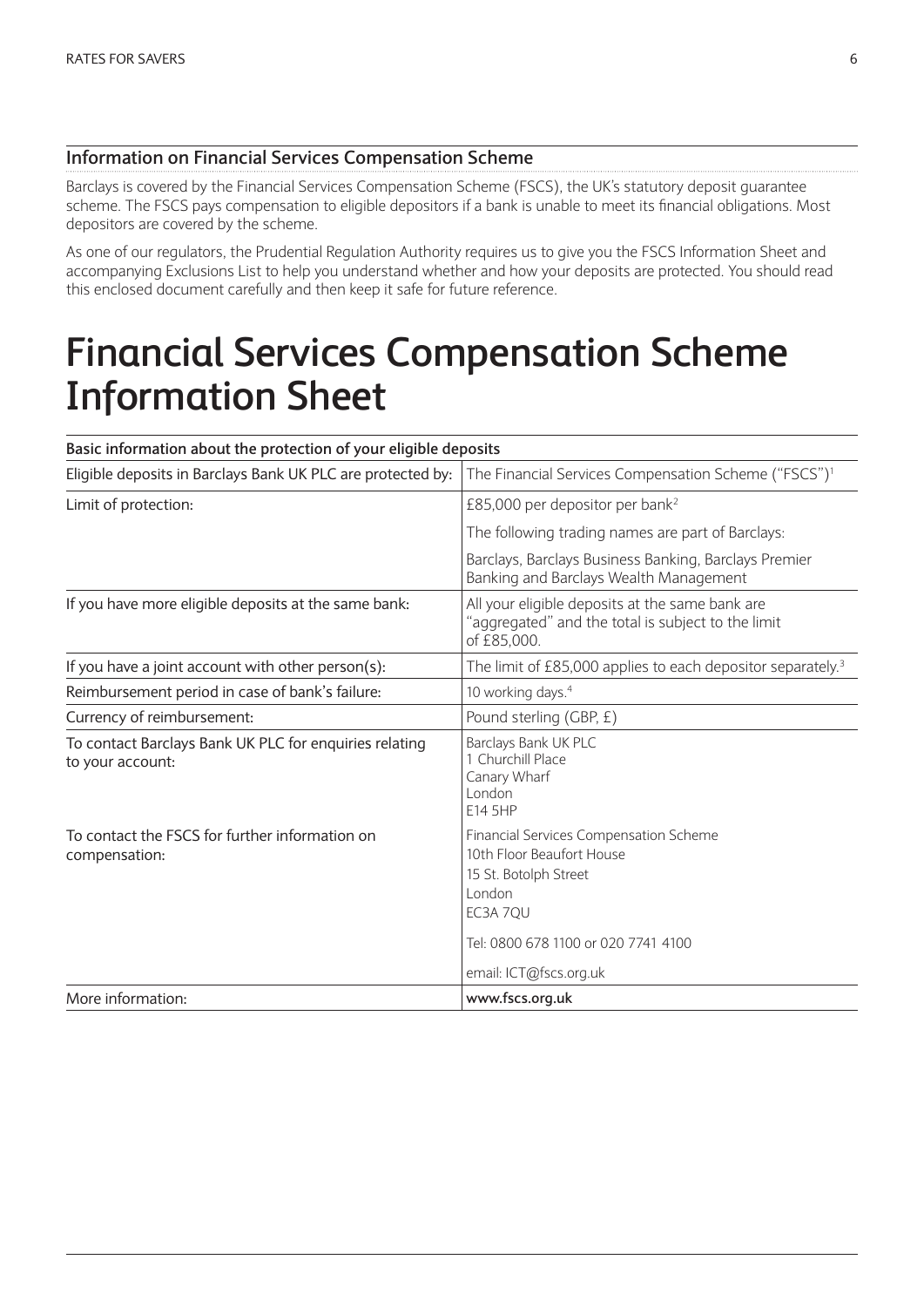# **Additional information**

#### **1 Scheme responsible for the protection of your eligible deposit**

Your eligible deposit is covered by a statutory Deposit Guarantee Scheme. If insolvency of your bank, building society or credit union should occur, your eligible deposits would be repaid up to £85,000 by the Deposit Guarantee Scheme.

#### **2 General limit of protection**

If a covered deposit is unavailable because a bank, building society or credit union is unable to meet its financial obligations, depositors are repaid by a Deposit Guarantee Scheme. This repayment covers at maximum £85,000 per bank, building society or credit union. This means that all eligible deposits at the same bank, building society or credit union are added up in order to determine the coverage level. If, for instance, a depositor holds a savings account with £80,000 and a current account with £20,000, he or she will only be repaid £85,000.

This method will also be applied if a bank, building society or credit union operates under different trading names. Barclays Bank UK PLC also trades under Barclays, Barclays Business Banking, Barclays Premier Banking and Barclays Wealth Management.

This means that all eligible deposits with one or more of these trading names are in total covered up to £85,000.

In some cases eligible deposits which are categorised as "temporary high balances" are protected above £85,000 for six months after the amount has been credited or from the moment when such eligible deposits become legally transferable. These are eligible deposits connected with certain events including:

(a) certain transactions relating to the depositor's current or prospective only or main residence or dwelling;

(b) a death, or the depositor's marriage or civil partnership, divorce, retirement, dismissal, redundancy or invalidity;

(c) the payment to the depositor of insurance benefits or compensation for criminal injuries or wrongful conviction.

More information can be obtained under **www.fscs.org.uk**

### **3 Limit of protection for joint accounts**

In case of joint accounts, the limit of £85,000 applies to each depositor. However, eligible deposits in an account to which two or more persons are entitled as members of a business partnership, association or grouping of a similar nature, without legal personality, are aggregated and treated as if made by a single depositor for the purpose of calculating the limit of £85,000.

#### **4 Reimbursement**

The responsible Deposit Guarantee Scheme is the Financial Services Compensation Scheme, 10th Floor Beaufort House, 15 St Botolph Street, London EC3A 7QU, Tel: 0800 678 1100 or 020 7741 4100, email: ICT@fscs.org.uk. It will repay your eligible deposits (up to £85,000) within ten working days from 1 January 2021 to 31 December 2023; and within seven working days from 1 January 2024 onwards, save where specific exceptions apply.

Where the FSCS cannot make the repayable amount available within 7 working days, it will, from 1 June 2016 until 31 December 2023, ensure that you have access to an appropriate amount of your covered deposits to cover the cost of living (in the case of a depositor which is an individual) or to cover necessary business expenses or operating costs (in the case of a depositor which is not an individual or a large company) within 5 working days of a request.

If you have not been repaid within these deadlines, you should contact the Deposit Guarantee Scheme since the time to claim reimbursement may be barred after a certain time limit. Further information can be obtained under **www.fscs.org.uk**

#### **Other important information**

In general, all retail depositors and businesses are covered by Deposit Guarantee Schemes. Exceptions for certain deposits are stated on the website of the responsible Deposit Guarantee Scheme. Your bank, building society or credit union will also inform you of any exclusions from protection which may apply. If deposits are eligible, the bank, building society or credit union shall also confirm this on the statement of account.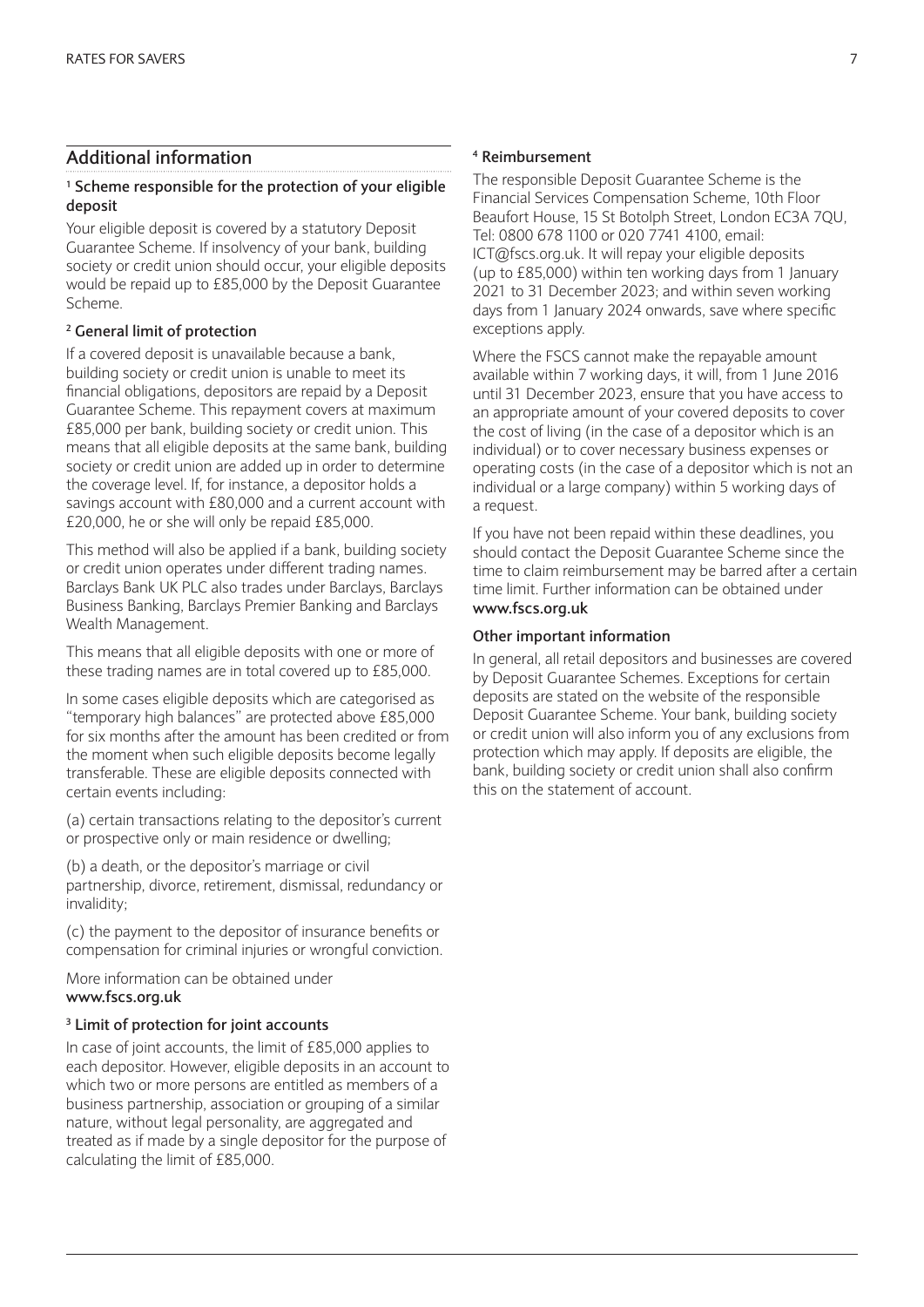# **Financial Services Compensation Scheme Exclusions List**

A deposit is excluded from protection if:

- (1) The holder and any beneficial owner of the deposit have never been identified in accordance with money laundering requirements. For further information, contact your bank, building society or credit union.
- (2) The deposit arises out of transactions in connection with which there has been a criminal conviction for money laundering.
- (3) It is a deposit made by a depositor which is one of the following:
	- credit institution
	- financial institution
	- investment firm
	- insurance undertaking
	- reinsurance undertaking
	- collective investment undertaking
	- pension or retirement fund<sup>1</sup>
	- public authority, other than a small local authority.
- (4) It is a deposit of a credit union to which the credit union itself is entitled.
- (5) It is a deposit which can only be proven by a financial instrument<sup>2</sup> unless it is a savings product which is evidenced by a certificate of deposit made out to a named person and which existed in the UK, Gibraltar or a Member State of the EU on 2 July 2014.
- (6) It is a deposit of a collective investment scheme which qualifies as a small company.3
- (7) It is a deposit of an overseas financial services institution which qualifies as a small company.4
- (8) It is a deposit of certain regulated firms (investment firms, insurances undertakings and reinsurances undertakings) which qualify as a small business or a small company<sup>5</sup> refer to the FSCS for further information on this category.
- (9) It is not held by an establishment of a bank, building society or credit union in the UK or, in cases of a bank or building society incorporated in the UK, it is not held by an establishment in Gibraltar.

#### **For further information about exclusions, refer to the FSCS website at www.FSCS.org.uk**

1 Deposits by personal pension schemes, stakeholder pension schemes and occupational pension schemes of micro, small and medium sized enterprises are not excluded

2 As listed in Part I of Schedule 2 to the Financial Services and Markets Act 2000 (Regulated Activities) Order 2001, read with Part 2 of that Schedule

- 3 Under the Companies Act 1985 or Companies Act 2006
- 4 See footnote 3
- 5 See footnote 3